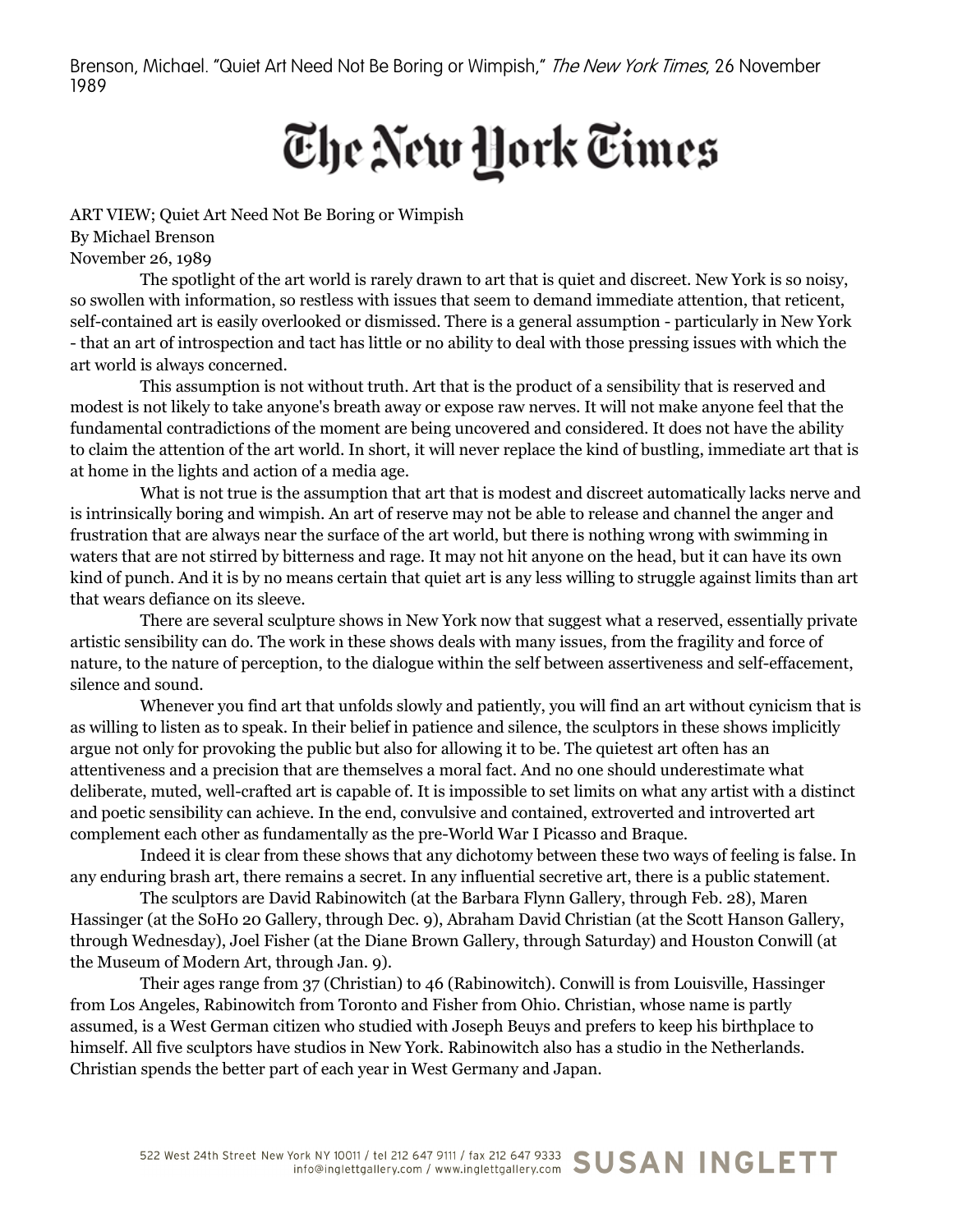## Brenson, Michael. "Quiet Art Need Not Be Boring or Wimpish," The New York Times, 26 November 1989

All have been influenced by Minimalism, which helps explain their involvement with closed geometrical shapes. Most of their work is, on one level, abstract. When there are suggestions of the human figure, as in the sculptures by Christian, they are controlled by references to architecture and furniture.

Each sculptor is involved with symmetry. Each maintains a dynamic dialogue between containment and expression - a dialogue that may in some way be the art. Each show is in some way a meditation on how much to reveal and how much to conceal. In each of these sculptors, there is a struggle between a feeling of humility and restraint and a need to make a statement that is bold and clear.

Christian's sculptures are the most delicately balanced. Many of his works are white. While they look like plaster, they are in fact made of paper. A number of them look like disks aligned one on top of another like a pile of oversized toadstools or miniature flying saucers. No matter how similar they may seem, the disks are usually different in size, which helps create an unusual sense of sculptural movement. As you move around these sculptures, they seem to rotate with you. You can never get too close to them. While they seem to call for attention, they also seem to be turning away.

Christian's sculptures are about movement on a number of levels. Walking through this show offers something of a journey through different cultures. Some sculptures may suggest the elegance of a Japanese courtesan, others the weight of a Greek caryatid, or the chunky blockiness of models for Mexican Mezcala architecture or liturgical vessels from Christian or Jewish ceremony.

There is a lot of Brancusi in Christian's smooth, but never entirely organic, shapes, and a lot of Giacometti in his insistence on distance. Christian is trying to construct objects that will be responsive and tactful enough to be safe and effective anywhere.

In his four new marble sculptures carved in Portugal, Fisher is working with symmetry for the first time. Like several of Christian's sculptures, they are upright and circular, they recall Brancusi, and they suggest architecture, particularly fountains and columns. But there is almost no sense of movement in them, and, unusually for Fisher, almost no human or animal associations.

Their strength lies in their ability to make a familiar post-modern point about context and diversity in an unfamiliar way. Three of the four sculptures seem to be made of different kinds of stone. In fact, each was carved from a single block of marble. Since Michelangelo, there has been a fascination with the concept of a single essence buried within a marble block that the sculptor sets out to release. Fisher's blocks of marble have multiple identities that may be as dignified as a Buddha or as mundane as a shaving brush. What those identities are depends entirely upon the ways the stone is approached and treated.

Rabinowitch's show is just one work. ''Open Wood Construction (Poplar)'' is 10 feet tall, 8 feet wide and 12 feet deep. It is the largest realization of a sculptural idea that the artist first defined in the mid-1960's. The sculpture is cool and schematic - designed by him but carved by others - and very much about perceptual rather than bodily experience.

Rabinowitch has the kind of doctrinaire involvement with the idea of democracy that was characteristic of American art of the 60's. Although each work in the series to which this ''Open Wood Construction'' belongs is part of the same sculptural family, each is different in size and in the wood used. No sense of interior life is implied; nothing in the work is hidden.

The whole is made up of many points of view. Each aspect of the work - inside and outside, open and closed, sharp and smooth, ascension and gravity - is exposed. Each point of view seems equally important. Although the sculpture appears just to be there in a way that does not impose itself, it has something of the quality of a manifesto. It is almost a call to equality, investigation and wholeness. Hassinger's sculptures are far more private. She builds her solitary trees and her landscape tableaux with cables; sometimes she uses cement. Her sculptures seem delicate, even fragile. When installed in the landscape, they are so much a part of it that they can barely be noticed. Hassinger's sculpture seems to hide from the spotlight rather than seek it out.